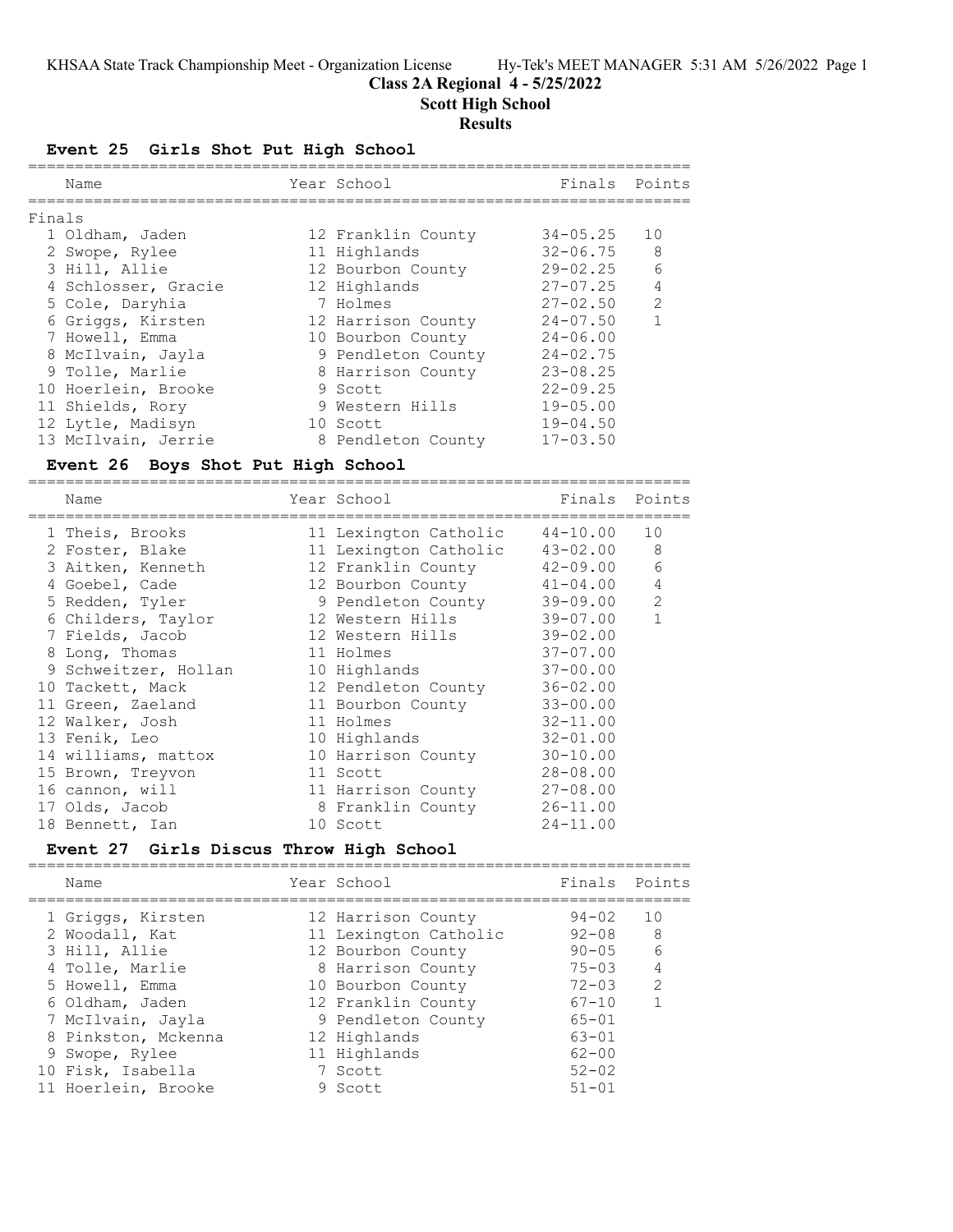## **Class 2A Regional 4 - 5/25/2022**

**Scott High School**

### **Results**

**....Event 27 Girls Discus Throw High School**

| 12 Cole, Daryhia | 7 Holmes        | $49 - 10$ |
|------------------|-----------------|-----------|
| 13 Shields, Rory | 9 Western Hills | $48 - 07$ |

### **Event 28 Boys Discus Throw High School**

| Name                | Year School           | Finals Points |                |
|---------------------|-----------------------|---------------|----------------|
| 1 Foster, Blake     | 11 Lexington Catholic | $129 - 02$    | 10             |
| 2 Theis, Brooks     | 11 Lexington Catholic | $121 - 02$    | 8              |
| 3 Walker, Josh      | 11 Holmes             | $120 - 02$    | 6              |
| 4 Tackett, Mack     | 12 Pendleton County   | 115-06        | $\overline{4}$ |
| 5 Redden, Tyler     | 9 Pendleton County    | 114-07        | 2              |
| 6 Johnson, Evan     | 10 Highlands          | $107 - 11$    | $\mathbf{1}$   |
| 7 Lindeman, Tenzing | 10 Highlands          | $107 - 07$    |                |
| 8 Childers, Taylor  | 12 Western Hills      | $96 - 07$     |                |
| 9 williams, mattox  | 10 Harrison County    | $90 - 07$     |                |
| 10 Fields, Jacob    | 12 Western Hills      | $89 - 08$     |                |
| 11 Green, Zaeland   | 11 Bourbon County     | $87 - 06$     |                |
| 12 cannon, will     | 11 Harrison County    | $85 - 04$     |                |
| 13 Brown, Treyvon   | 11 Scott              | $84 - 08$     |                |
| 14 Aitken, Kenneth  | 12 Franklin County    | $78 - 06$     |                |
| 15 Goebel, Cade     | 12 Bourbon County     | $72 - 10$     |                |
| 16 Bennett, Ian     | 10 Scott              | $72 - 07$     |                |
| 17 Olds, Jacob      | 8 Franklin County     | 66-07         |                |
| -- Long, Thomas     | 11 Holmes             | ND            |                |
|                     |                       |               |                |

### **Event 29 Girls Long Jump High School**

| Name              | Year School        | Finals Points |               |
|-------------------|--------------------|---------------|---------------|
| 1 Puscus, Alana   | 10 Bourbon County  | $16 - 06.50$  | 10            |
| 2 Zell, Haley     | 11 Highlands       | $16 - 03.25$  | 8             |
| 3 Scott, Sarah    | 8 Bourbon County   | $15 - 05.75$  | 6             |
| 4 Yagel, Kennedy  | 12 Franklin County | $15 - 04.00$  |               |
| 5 Harrod, Emily   | 12 Western Hills   | $14 - 01.00$  | $\mathcal{L}$ |
| 6 Ossege, Maggie  | 11 Highlands       | $14 - 00.25$  |               |
| 7 Turner, Amberly | 11 Scott           | $12 - 11.00$  |               |
| 8 Dawson, Avery   | 11 Scott           | $J12 - 10.50$ |               |
| 9 Marelli, Sara   | 12 Franklin County | $J12 - 10.50$ |               |
|                   |                    |               |               |

# **Event 30 Boys Long Jump High School**

| Name                | Year School           | Finals Points |               |
|---------------------|-----------------------|---------------|---------------|
| 1 Campbell, Jaquez  | 11 Bourbon County     | $21 - 03.25$  | 10            |
| 2 McCraith, Ryder   | 11 Lexington Catholic | $20 - 10.00$  | 8             |
| 3 Surrey, Isaac     | 12 Highlands          | $19 - 07.00$  | 6             |
| 4 Hurst, Gavin      | 10 Franklin County    | $19 - 01.75$  | 4             |
| 5 Carlin, David     | 11 Scott              | $18 - 08.25$  | $\mathcal{P}$ |
| 6 Carter, Aiden     | 12 Western Hills      | $18 - 06.00$  |               |
| 7 Scott, Anthony    | 11 Holmes             | $18 - 00.25$  |               |
| 8 White, Jocobie    | 12 Harrison County    | $18 - 00.00$  |               |
| 9 Fuller, Coen      | 12 Pendleton County   | $17 - 11.75$  |               |
| 10 Lunsford, Hunter | 10 Bourbon County     | $17 - 09.00$  |               |
| 11 tumey, tanner    | 9 Harrison County     | $17 - 06.00$  |               |
|                     |                       |               |               |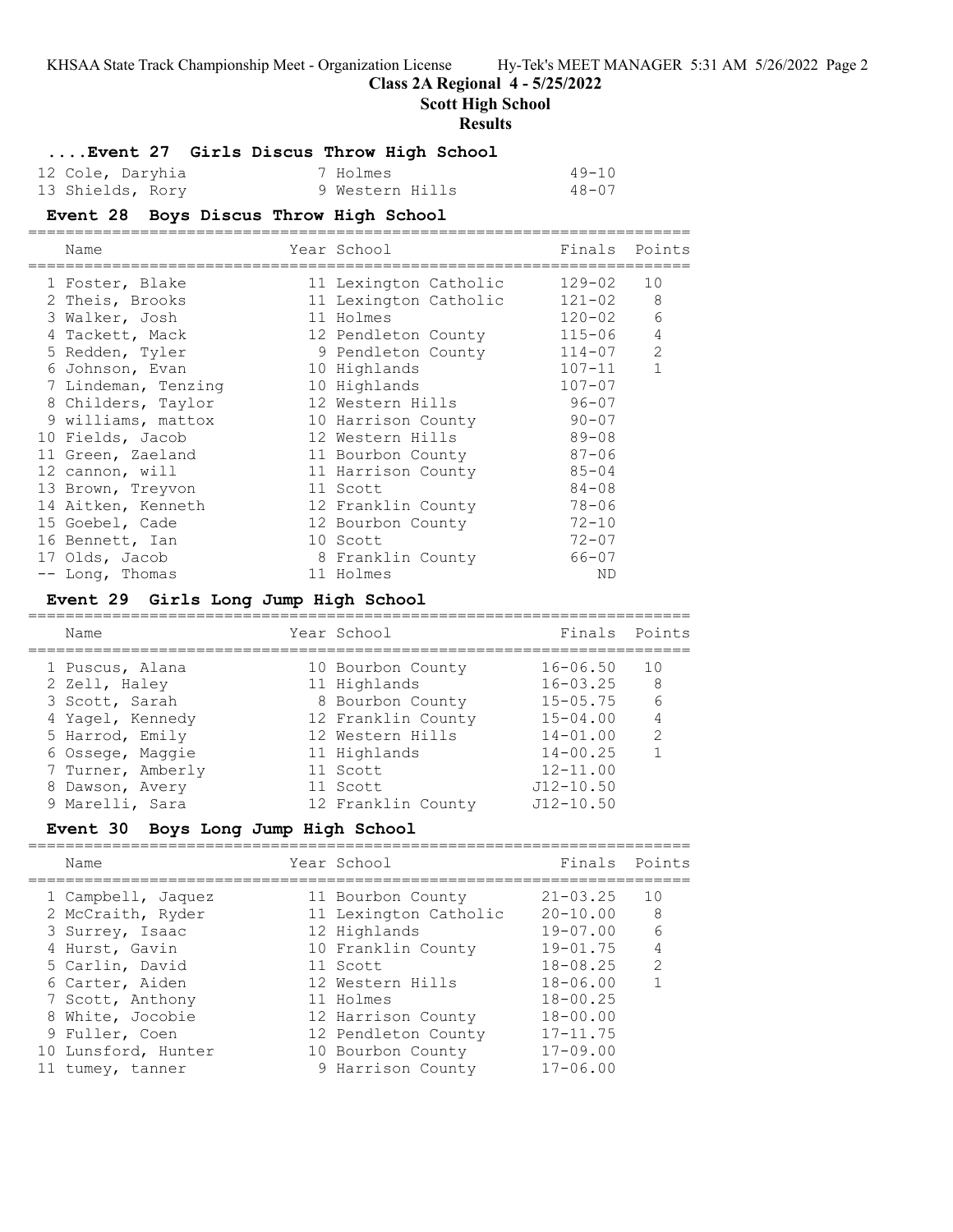**Class 2A Regional 4 - 5/25/2022**

=======================================================================

**Scott High School**

#### **Results**

## **....Event 30 Boys Long Jump High School**

| 12 Withers, Tyler    | 10 Western Hills     | $17 - 05.50$ |
|----------------------|----------------------|--------------|
| 13 Andrews, Henry    | 11 Franklin County   | $17 - 02.00$ |
| 14 Nguyen, Danny     | 9 Lexington Catholic | $15 - 10.75$ |
| 15 Harris, Oliver    | 12 Highlands         | $15 - 05.75$ |
| 16 Robinson, Timothy | 10 Scott             | $14 - 03.00$ |

### **Event 31 Girls Triple Jump High School**

| Name                    | Year School       | Finals Points |               |
|-------------------------|-------------------|---------------|---------------|
| 1 Zell, Haley           | 11 Highlands      | $35 - 01.25$  | 10            |
| 2 Scott, Sarah          | 8 Bourbon County  | $30 - 11.00$  | 8             |
| 3 Moreno, Bella         | 11 Highlands      | $30 - 09.75$  |               |
| 4 Sarakatsannis, Analei | 9 Scott           | $29 - 04.00$  |               |
| 5 French, Awren         | 7 Harrison County | $29 - 02.00$  | $\mathcal{L}$ |
| 6 Gambill, Ashleigh     | 10 Bourbon County | $28 - 11.50$  |               |
| 7 Dawson, Avery         | 11 Scott          | $26 - 09.50$  |               |
|                         |                   |               |               |

### **Event 32 Boys Triple Jump High School**

| Name                 |  | Finals Points                                                                                                                                                                                                                                                            |                |
|----------------------|--|--------------------------------------------------------------------------------------------------------------------------------------------------------------------------------------------------------------------------------------------------------------------------|----------------|
| 1 McCraith, Ryder    |  | $41 - 08.50$                                                                                                                                                                                                                                                             | 10             |
| 2 Campbell, Jaquez   |  | $41 - 02.50$                                                                                                                                                                                                                                                             | 8              |
| 3 Surrey, Isaac      |  | $40 - 05.50$                                                                                                                                                                                                                                                             | 6              |
| 4 Nguyen, Danny      |  | $39 - 06.00$                                                                                                                                                                                                                                                             | $\overline{4}$ |
| 5 tumey, tanner      |  | $38 - 04.00$                                                                                                                                                                                                                                                             | $\mathcal{L}$  |
| 6 Fuller, Coen       |  | $38 - 02.50$                                                                                                                                                                                                                                                             |                |
| 7 Carlin, David      |  | $36 - 02.50$                                                                                                                                                                                                                                                             |                |
| 8 Carter, Aiden      |  | $35 - 08.00$                                                                                                                                                                                                                                                             |                |
| 8 Andrews, Henry     |  | $35 - 08.00$                                                                                                                                                                                                                                                             |                |
| 10 Ezell, Miles      |  | $34 - 05.00$                                                                                                                                                                                                                                                             |                |
| 11 Withers, Tyler    |  | $33 - 04.00$                                                                                                                                                                                                                                                             |                |
| 11 King, George      |  | $33 - 04.00$                                                                                                                                                                                                                                                             |                |
| 13 Robinson, Timothy |  | $32 - 04.00$                                                                                                                                                                                                                                                             |                |
|                      |  | Year School<br>11 Lexington Catholic<br>11 Bourbon County<br>12 Highlands<br>9 Lexington Catholic<br>9 Harrison County<br>12 Pendleton County<br>11 Scott<br>12 Western Hills<br>11 Franklin County<br>11 Bourbon County<br>10 Western Hills<br>12 Highlands<br>10 Scott |                |

### **Event 33 Girls High Jump High School**

| Name                                                       | Year School                                            | Finals Points                                |               |
|------------------------------------------------------------|--------------------------------------------------------|----------------------------------------------|---------------|
| 1 Ponder, Autumn<br>2 Regard, Kate                         | 11 Scott<br>11 Lexington Catholic<br>10 Bourbon County | $J4 - 08.00$<br>$J4 - 08.00$<br>$J4 - 08.00$ | 1 O<br>8      |
| 3 Simpson, Bethany<br>4 Johnson, Ja Nia<br>5 Barton, Amaya | 10 Holmes<br>10 Highlands                              | $J4 - 08.00$<br>$J4 - 04.00$                 | $\mathcal{L}$ |
| 6 Gabennesch, Abby<br>7 Dawson, Avery<br>8 Scott, Sarah    | 7 Highlands<br>11 Scott<br>8 Bourbon County            | $J4 - 04.00$<br>$4 - 02.00$<br>$4 - 00.00$   |               |

# **Event 34 Boys High Jump High School**

| Name             |  | Year School           | Finals Points |        |
|------------------|--|-----------------------|---------------|--------|
| 1 Foster, Hunter |  | 11 Lexington Catholic | 6-00.00       | $\Box$ |
| 2 Surrey, Isaac  |  | 12 Highlands          | 5-10 00       |        |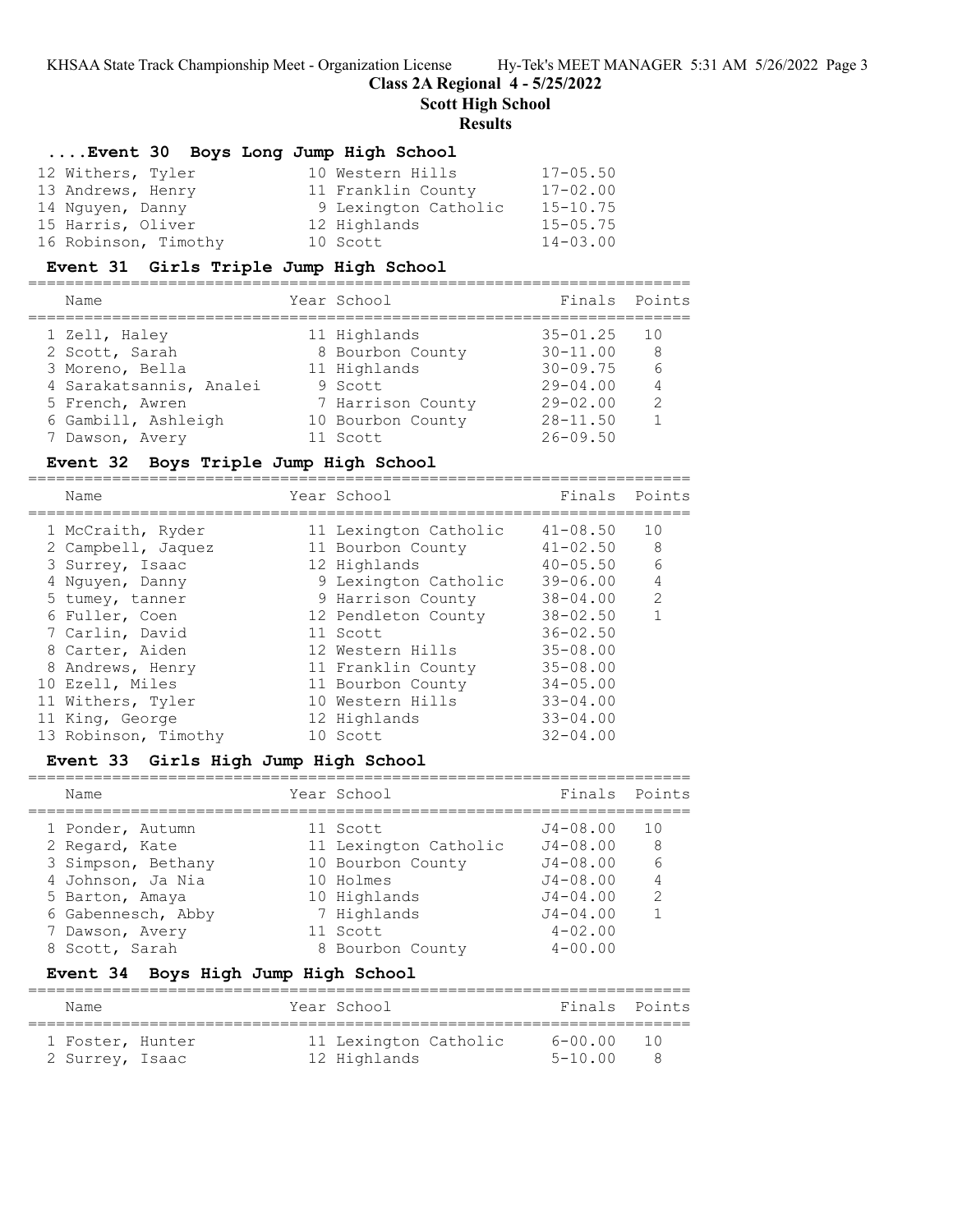**Class 2A Regional 4 - 5/25/2022**

**Scott High School**

## **Results**

| Event 34 Boys High Jump High School |  |  |  |  |  |  |
|-------------------------------------|--|--|--|--|--|--|
|-------------------------------------|--|--|--|--|--|--|

| 3 Griffin, Connor   | 10 Scott          | $J5 - 08.00$ | 6 |
|---------------------|-------------------|--------------|---|
| 4 Ezell, Miles      | 11 Bourbon County | $J5 - 08.00$ | 4 |
| 5 Carlin, David     | 11 Scott          | $5 - 06.00$  | 2 |
| 6 Starks, Navier    | 12 Western Hills  | $J5 - 04.00$ |   |
| 7 Mills, Dominic    | 10 Highlands      | $J5 - 04.00$ |   |
| 8 hunt, lawson      | 8 Harrison County | $J5 - 04.00$ |   |
| 9 Clifford, Ryshawn | 9 Holmes          | $5 - 00.00$  |   |
| -- bowlin, camden   | 8 Harrison County | ΝH           |   |

### **Event 35 Girls Pole Vault High School**

| Name                                  | Year School |                                       | Finals Points          |        |  |  |  |  |
|---------------------------------------|-------------|---------------------------------------|------------------------|--------|--|--|--|--|
| 1 Brainard, Kayla<br>2 Hernandez, Ava |             | 10 Bourbon County<br>8 Bourbon County | 9-09.00<br>$8 - 00.00$ | - T () |  |  |  |  |
| 3 Pinkston, Mckenna                   |             | 12 Highlands                          | $7 - 06.00$            |        |  |  |  |  |

### **Event 36 Boys Pole Vault High School**

| Name                                                                            |  | Year School                                                            | Finals Points                                            |               |  |  |  |  |
|---------------------------------------------------------------------------------|--|------------------------------------------------------------------------|----------------------------------------------------------|---------------|--|--|--|--|
| 1 Lunsford, Hunter<br>2 Pinkston, Rilen<br>3 Snowden, Tayvon<br>4 Harris, Myles |  | 10 Bourbon County<br>10 Highlands<br>10 Bourbon County<br>10 Highlands | 12-06.00<br>$12 - 00.00$<br>$11 - 06.00$<br>$10 - 00.00$ | 1 O<br>8<br>ี |  |  |  |  |

4 Scherrer, Sophia 10 Highlands 7-00.00 4

#### **Event 41 Mixed Shot Put Unified**

================================================================

| Name                | Year School          | Finals       |                  |
|---------------------|----------------------|--------------|------------------|
| 1 Hammond, Morgan   | M12 Western Hills    | $53 - 09.00$ | Clay Campbell    |
| 2 Jackson, Jeremiah | M11 Scott            | $51 - 06.00$ | Jeremiah Jackson |
| 3 Ellis, Chris      | M7 Holmes            | $49 - 03.00$ | Demarcus Wynn    |
| 4 Vieth, Carson     | M9 Highlands         | $48 - 05.00$ | Gacie Schlosser  |
| 5 Gutierrez, Matteo | M12 Highlands        | $39 - 01.00$ | Liz Rhea         |
| 6 Heming, TJ        | M12 Scott            | $33 - 07.00$ | Jake Hmamilton   |
| 7 Walden, Tanner    | M12 Scott            | $32 - 06.00$ | Laine Morman     |
| 8 Hamilton, Jake    | M12 Scott            | $31 - 10.00$ | Riley Howell     |
| 9 Schickler, Jacob  | M12 Highlands        | $27 - 00.00$ | Evia Combs       |
| 10 Kerns, Aidan     | M12 Pendleton County | 26-08.00     | Mack Tadkett     |
| 11 Hampton, Hannah  | W11 Scott            | $24 - 01.00$ | Maggie Chastang  |
| 12 Sandlin, Abby    | W12 Highlands        | $21 - 08.00$ | Addy Stepner     |

### **Event 42 Mixed Long Jump Unified**

================================================================

| Name                | Year School          | Finals |                           |
|---------------------|----------------------|--------|---------------------------|
| 1 Kerns, Aidan      | M12 Pendleton County |        | 24-08.50 Coen Fuller      |
| 2 Hammond, Morgan   | M12 Western Hills    |        | 24-05.75 Novir Starks     |
| 3 Vieth, Carson     | M9 Highlands         |        | 23-06.75 Vance Wiggins    |
| 4 Jackson, Jeremiah | M11 Scott            |        | 16-05.50 Maggie Chaastang |
| 5 Schickler, Jacob  | M12 Highlands        |        | 12-10.25 Katie Rhea       |
| 6 Ellis, Chris      | M7 Holmes            |        | 12-08.50 Zyia Burton      |
| 7 Goetz, Donovan    | M9 Scott             |        | 12-01.50 Riley Howell     |